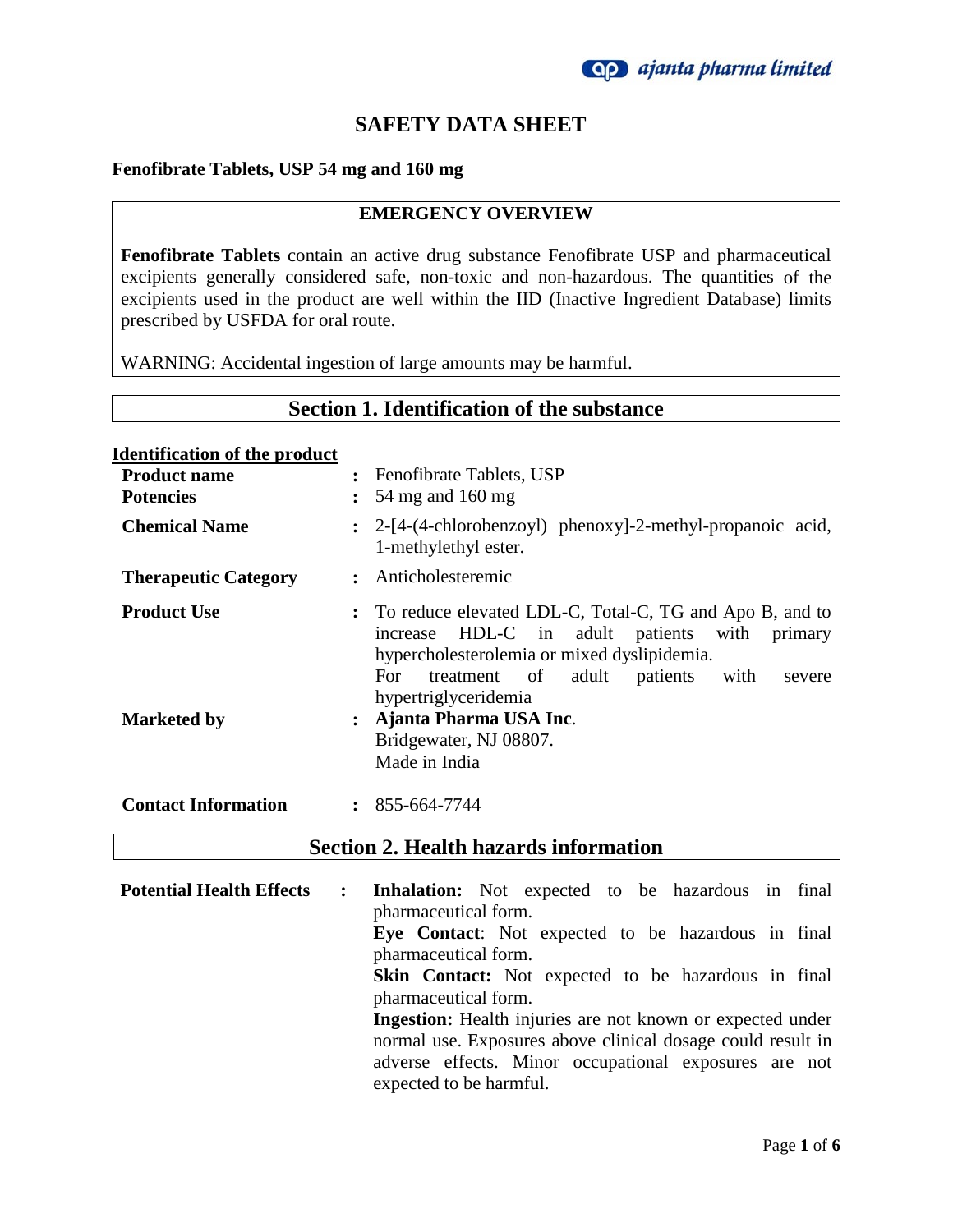**Qp** ajanta pharma limited

| <b>Effects of Overexposure :</b> The potential for exposure is reduced in finished |  |                             |  |  |  |
|------------------------------------------------------------------------------------|--|-----------------------------|--|--|--|
|                                                                                    |  | pharmaceutical dosage form. |  |  |  |

| <b>Section 3. Composition / information on ingredients</b> |                       |            |  |
|------------------------------------------------------------|-----------------------|------------|--|
| <b>Components</b><br><b>Active ingredient</b>              | <b>Exposure Limit</b> | CAS No.    |  |
| Fenofibrate USP                                            | Not available.        | 49562-28-9 |  |

**Inactive ingredients:** Each tablet contains multiple functional inactive ingredients such as colloidal silicon dioxide, croscarmellose sodium, crospovidone, iron oxide yellow, lactose monohydrate, lecithin, microcrystalline cellulose, polyvinyl alcohol, povidone, sodium lauryl sulfate, sodium starch glycolate, sodium stearyl fumarate, talc, titanium dioxide, xanthan gum, and D&C yellow #10 lake.

## **Section 4. First aid measures**

The product is a film coated tablet and in the final dosage form (Tablets) does not pose a problem of exposure to active drug substance and should not cause inhalation, skin and eye irritation problem. However, in case of exposure:

| <b>Eye Contact</b>                         | Immediately flush eyes with water for at least 15 minutes.<br>Get medical attention.                                                                                                                                                                                                                                                                                                        |
|--------------------------------------------|---------------------------------------------------------------------------------------------------------------------------------------------------------------------------------------------------------------------------------------------------------------------------------------------------------------------------------------------------------------------------------------------|
| <b>Skin Contact</b>                        | Immediately wash skin with soap and plenty of water for<br>at least 15 minutes. Remove contaminated clothing. Get<br>medical attention if symptoms occur. Wash clothing<br>before reuse.                                                                                                                                                                                                    |
| <b>Ingestion</b><br>$\ddot{\cdot}$         | Wash out mouth with water provided person is conscious.<br>Never give anything by mouth to an unconscious person.<br>Get medical attention. DO NOT induce vomiting unless<br>directed to do so by medical personnel.                                                                                                                                                                        |
| <b>Inhalation</b><br>$\ddot{\cdot}$        | Remove to fresh air. If not breathing, give artificial<br>respiration or oxygen by trained personnel. Get<br>immediate medical attention immediately.                                                                                                                                                                                                                                       |
| <b>Medical Treatment</b><br>$\ddot{\cdot}$ | Treat according to locally accepted protocols. For<br>additional guidance, refer to the current prescribing<br>information or to the local poison control information<br>center. Protect the patient's airway and support<br>ventilation and perfusion. Meticulously monitor and<br>maintain, within acceptable limits, the patient's vital<br>signs, blood gases, serum electrolytes, etc. |
| Over dosage<br>$\ddot{\cdot}$              | There is no specific treatment for overdose with<br>fenofibrate. General supportive care of the patient is<br>indicated, including monitoring of vital signs and<br>observation of clinical status, should an overdose occur.<br>If indicated, elimination of unabsorbed drug should be<br>achieved by emesis or gastric lavage; usual precautions<br>P <sub>309</sub> 2 of 6               |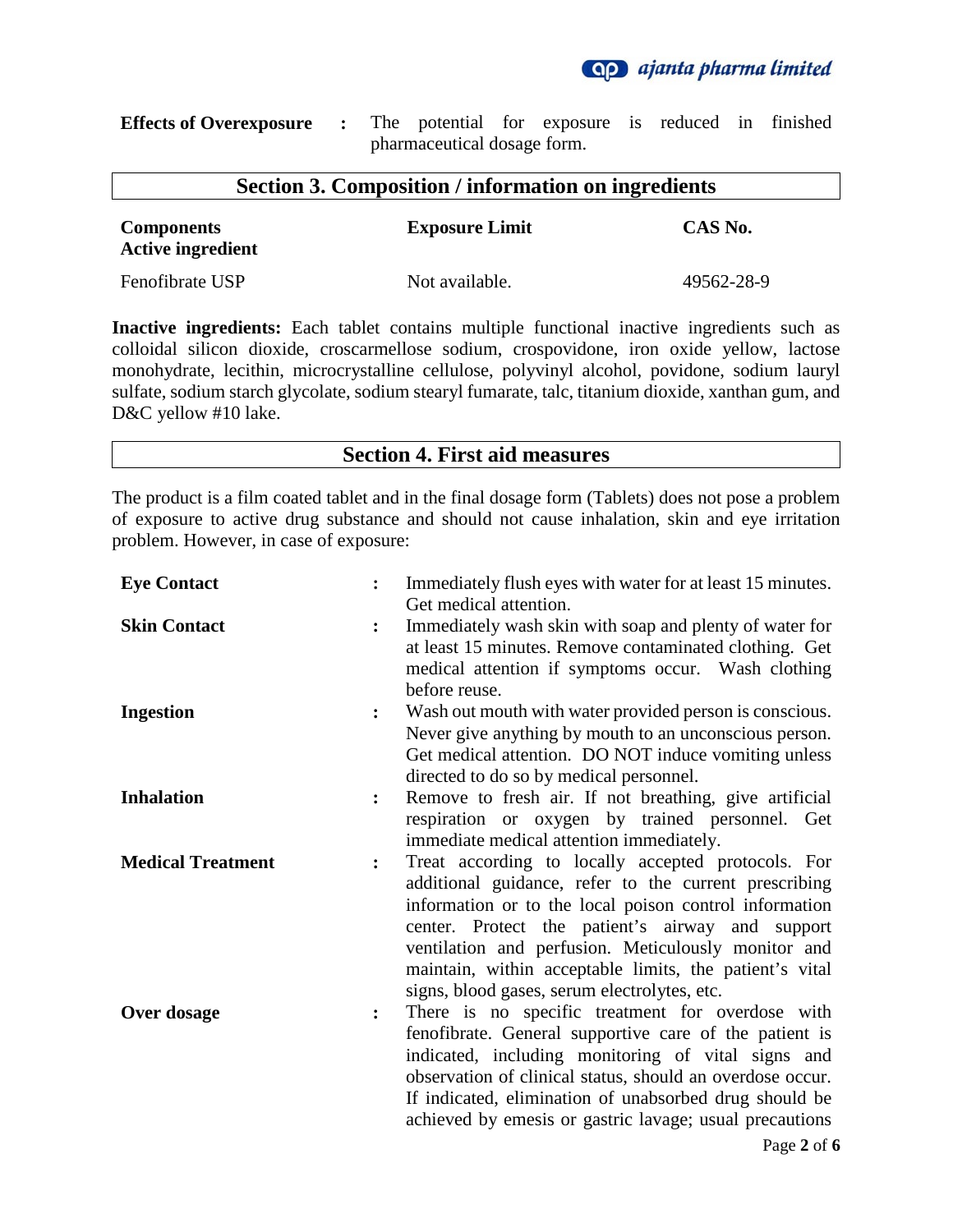

should be observed to maintain the airway. Because fenofibrate is highly bound to plasma proteins, hemodialysis should not be considered.

| <b>Section 5. Fire-fighting measures</b>                                        |                                                                                                                                                                  |  |
|---------------------------------------------------------------------------------|------------------------------------------------------------------------------------------------------------------------------------------------------------------|--|
| <b>Flash Point</b>                                                              | Not available.<br>$\ddot{\cdot}$                                                                                                                                 |  |
| <b>Extinguishing Media</b>                                                      | : Water spray, carbon dioxide, dry chemical powder or<br>appropriate foam.                                                                                       |  |
| <b>General Fire Hazards/</b><br><b>Hazardous Combustible</b><br><b>Products</b> | : Hazardous combustion or decomposition products are<br>expected when the product is exposed to fire.                                                            |  |
| <b>Special Fire Fighting</b><br><b>Procedures</b>                               | : Wear self-contained breathing apparatus pressure-<br>demand (NIOSH approved or equivalent), and full<br>protective gear to prevent contact with skin and eyes. |  |

## **Section 6. Accidental release measures**

| <b>Personal Precautions</b>                                | $\ddot{\cdot}$ | Personnel involved in clean-up should wear appropriate<br>personal protective equipment (see Section 8).<br>Minimize exposure.                                                           |
|------------------------------------------------------------|----------------|------------------------------------------------------------------------------------------------------------------------------------------------------------------------------------------|
| <b>Environmental Protections</b>                           |                | : Place waste in an appropriately labeled, sealed<br>container for disposal. Care should be taken to avoid<br>environmental release.                                                     |
| <b>Clean-up Methods</b>                                    | $\ddot{\cdot}$ | Wipe up with a damp cloth and place in container for<br>disposal. Avoid generating airborne dust. Clean spill<br>area thoroughly. Prevent discharge to drains.                           |
| <b>Additional Consideration for</b><br><b>Large Spills</b> | $\ddot{\cdot}$ | Non-essential personnel should be evacuated from<br>area. Report emergency situations<br>affected<br>immediately. Clean up operations should only be<br>undertaken by trained personnel. |

# **Section 7. Handling and storage**

**Handling :** No special control measures required for the normal handling of this product. Normal room ventilation is expected to be adequate for routine handling of this product. If tablets are crushed and/or broken, avoid breathing dust and avoid contact with eyes, skin and clothing. Use adequate ventilation. Minimize dust generation and accumulation.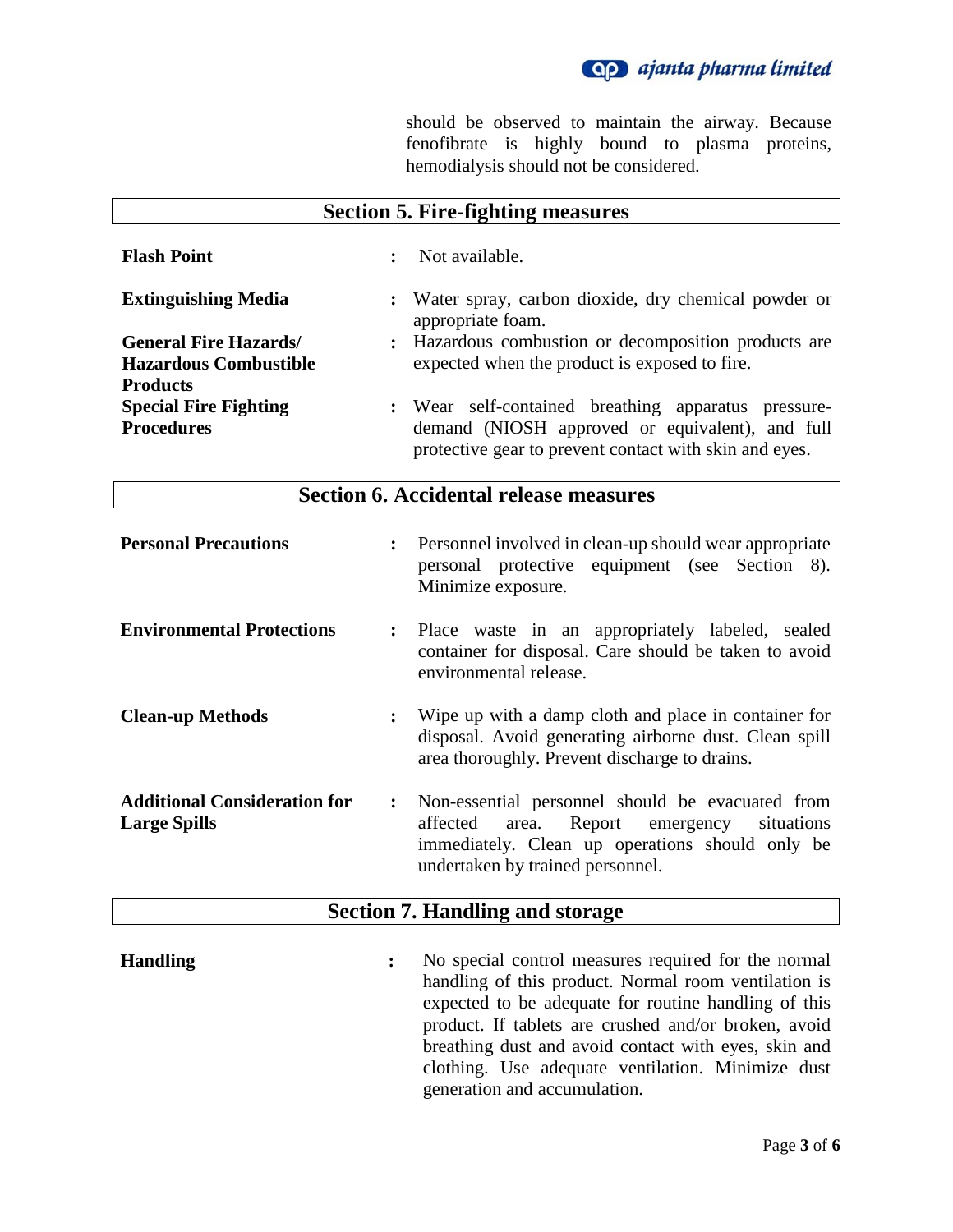

**Storage :** Store at 25°C (77°F); excursions permitted to 15°C to 30°C (59°F to 86°F) [see USP Controlled Room Temperature]. Protect from moisture.

|  | Section 8. Exposure controls/personal protection |  |  |  |
|--|--------------------------------------------------|--|--|--|
|--|--------------------------------------------------|--|--|--|

| <b>Exposure Limits</b>        | $\ddot{\cdot}$       | $0.5$ mg/m <sup>3</sup> TWA                                                                                                                                                                                  |
|-------------------------------|----------------------|--------------------------------------------------------------------------------------------------------------------------------------------------------------------------------------------------------------|
| <b>Engineering Controls</b>   |                      | For consumer use, no unusual precaution are necessary<br>for handling packets. In laboratory, medical or<br>industrial setting use appropriate ventilation.                                                  |
| <b>Respiratory Protection</b> | $\ddot{\phantom{a}}$ | For consumer use, no unusual precaution are necessary.<br>However, for handling packets, in laboratory, medical<br>or industrial setting use NIOSH/MSHA approved<br>respirators for protection if necessary. |
| <b>Personal Protection</b>    | $\ddot{\phantom{a}}$ | For consumer use, no unusual precaution are necessary.<br>However, for handling packets in laboratory, medical or<br>industrial setting use gloves as recommended.                                           |
| <b>Recommended Facilities</b> |                      | None                                                                                                                                                                                                         |

## **Section 9. Physical and chemical properties**

**Appearance :** Fenofibrate tablets, USP are available in two strengths: 54 mg - Light yellow to yellow colored, round-shaped, film-coated tablets debossed "FN1" on one side and plain on other side. Available in bottles of 90 (NDC 27241-116-03) and bottles of 500 (NDC 27241-116-05). 160 mg - White to off-white colored, oval-shaped, film-coated tablets debossed "FN2" on one side and plain on other side. Available in bottles of 90 (NDC 27241-117-03) and bottles of 500 (NDC 27241-117-05). **Other Information :** Fenofibrate, USP is insoluble in water. The melting point is 79°C to 82°C. Fenofibrate, USP is a white powder which is stable under ordinary

conditions.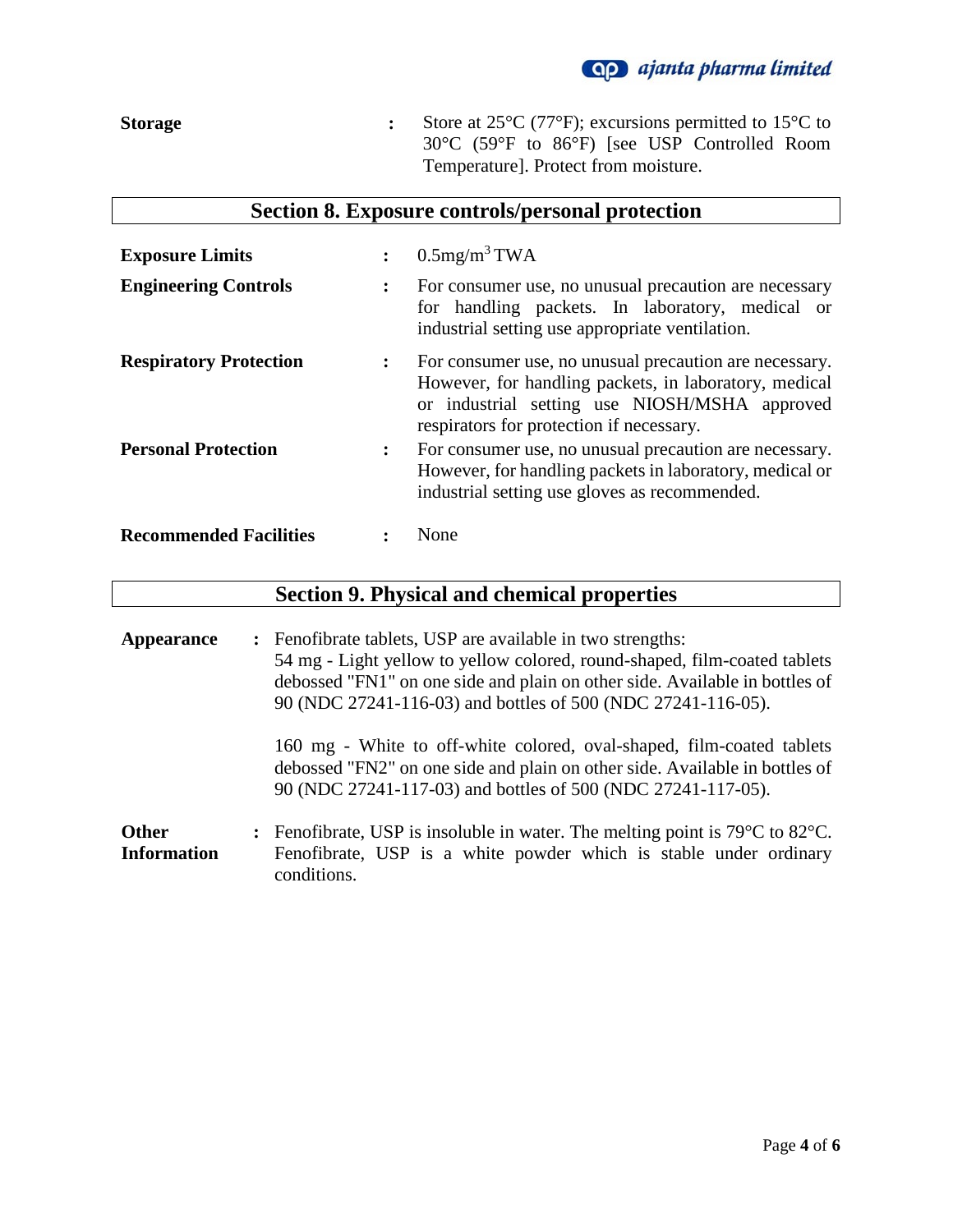

## **Section 10. Stability and reactivity**

**Section 11. Toxicological information**

| <b>Stability</b>               | : Stable                   |
|--------------------------------|----------------------------|
| Incompatibility                | : Strong oxidizing agents. |
| <b>Hazardous Decomposition</b> | : carbon dioxide           |
| <b>Conditions to Avoid</b>     | : Data not available.      |

| $\ddot{\cdot}$ | Oral LD50 = $1600$ mg/kg (Rats)<br>$>5000$ mg/kg (Mice Dogs Hamsters)                                                           |
|----------------|---------------------------------------------------------------------------------------------------------------------------------|
| $\ddot{\cdot}$ | None of the components of this product are suspected<br>to be a carcinogen.                                                     |
| $\ddot{\cdot}$ | When processed and used as directed, this product is<br>not expected to produce mutagenic effects in humans.                    |
| $\ddot{\cdot}$ | Based on available data, the classification criteria are<br>not met.                                                            |
|                | <b>Section 12. Ecological information</b>                                                                                       |
| $\ddot{\cdot}$ | Avoid release into the environment.<br>Runoff from fire control or dilution water may cause                                     |
| $\ddot{\cdot}$ | pollution.<br>There is no potential for air borne contamination since<br>the drug substance is in consolidated form as tablets. |
|                |                                                                                                                                 |

## **Section 13. Disposal Consideration**

**Waste Disposal Considerations:** Dispose the material according to federal, state and local disposal regulations or company operating procedures. Disposal by incineration is recommended. At home: If pharmacy service available, return unused tablets to pharmacy for disposal. Discard away from children's reach.

### **Section 14. Transport information**

This product is not subject to the regulations for the safe transport of hazardous chemicals

 **DOT:** Not regulated for transport of dangerous goods.  **IATA:** Not regulated for transport of dangerous goods  **IMDG**: Not regulated for transport of dangerous goods

## **Section 15. Regulatory information**

**DEA:** Not Available.

**FDA:** Fenofibrate Tablets, USP is an approved prescription medication.